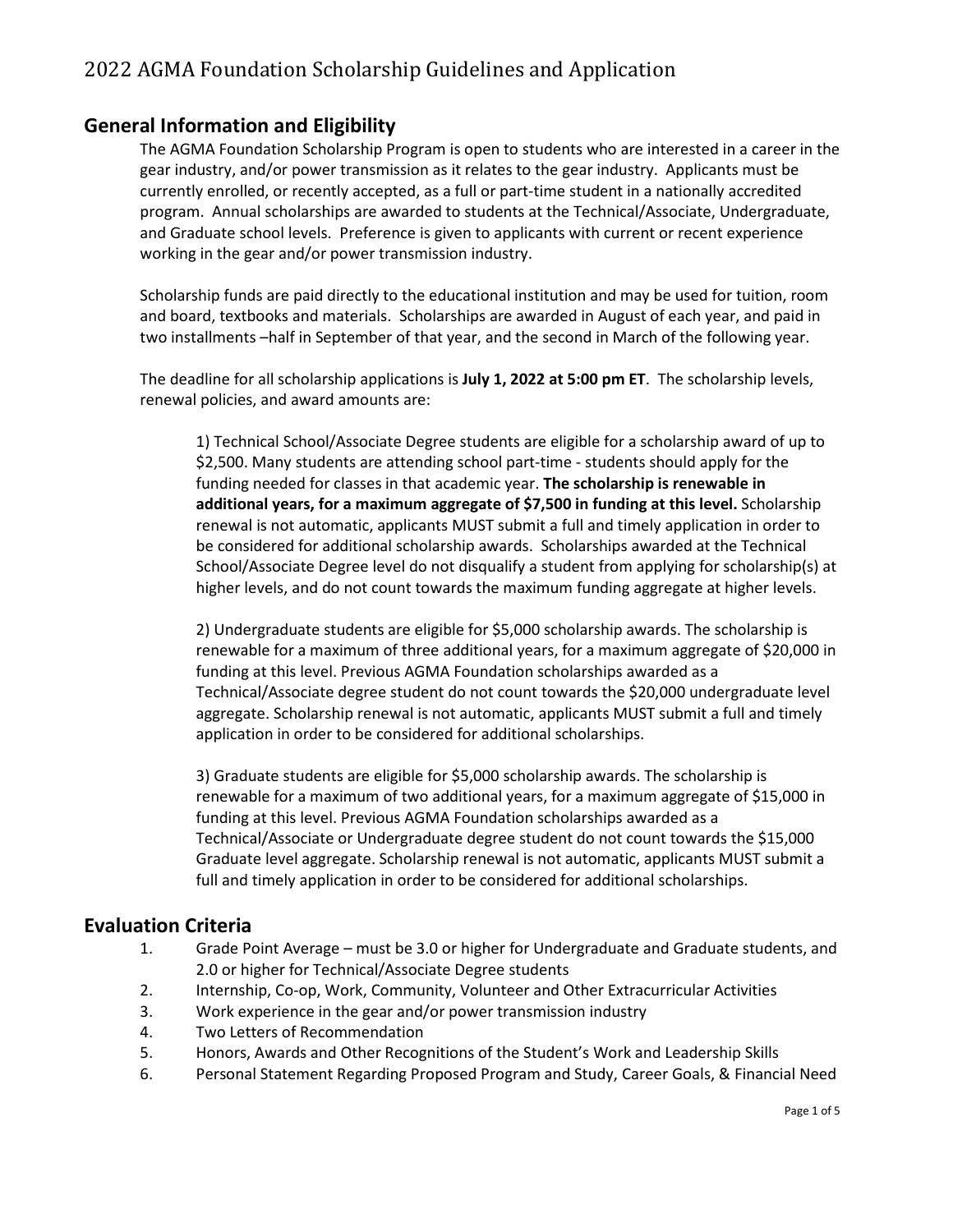7. (for Graduate Level Scholarships) Relevance of Graduate level research to the gear and/or power transmission industry.

## **Reporting Requirements**

- 1. The scholarship year runs from September 1 to August 31. All recipients are required to submit a mid-year progress report by January 31 providing a financial accounting of scholarship funds, and detailing progress towards their stated goals. Failure to submit a mid-year report will make the student ineligible for the March scholarship payment.
- 2. All recipients are required to submit a final report within 30 days of the completion of the scholarship period (by October 1) with a financial accounting of the scholarship funds, and a detailed progress report. Failure to submit a final report will make a student ineligible for future AGMA Foundation scholarships.

## **Extension of Time and Failure to Comply**

A written request for extension of reporting deadlines, with no additional funding, must detail the reasons for the request and be received by the Foundation 30 days prior to the expiration of the scholarship term. Failure of the scholarship recipient to comply with the policies governing this scholarship may be grounds for early termination of the scholarship and/or denial of any future consideration by the Foundation for any of its programs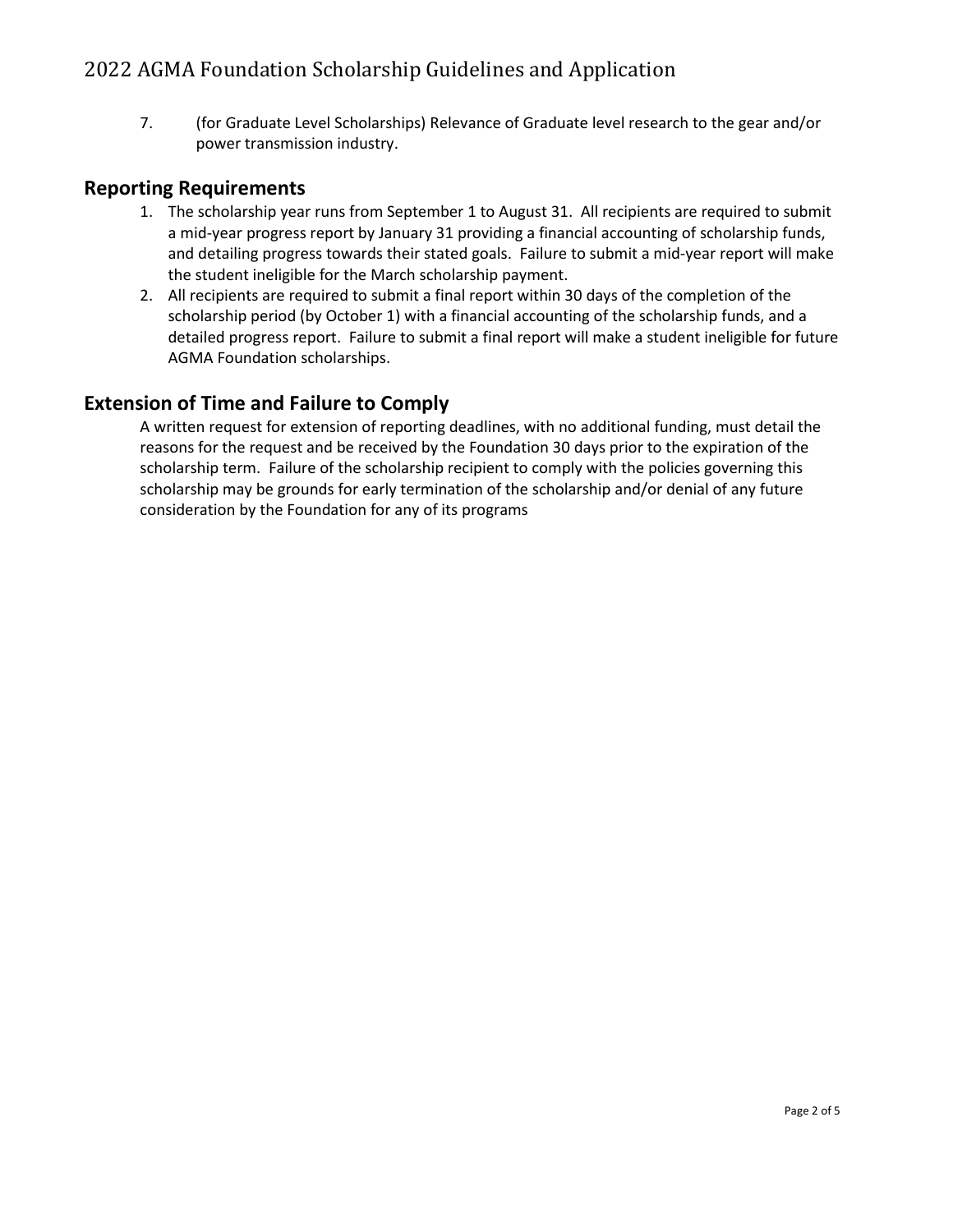# 2022 AGMA Foundation Scholarship Guidelines and Application

Please type all responses and submit in one PDF file with supporting materials listed on page 2. **This page and supporting Materials 1-6 MUST be submitted in one zip file, with clearly defined numbered sections. Applications that are not submitted in this format will be returned. Questions? Contact us at scholarship@agma.org** 

| Applicant's Name                                                                                                                                                                                                                                                                                                                                                                                                                                                        |               |
|-------------------------------------------------------------------------------------------------------------------------------------------------------------------------------------------------------------------------------------------------------------------------------------------------------------------------------------------------------------------------------------------------------------------------------------------------------------------------|---------------|
| Name of School you will attend                                                                                                                                                                                                                                                                                                                                                                                                                                          |               |
| In the Fall of 2022, I will be in my ______________ year working towards a (name of degree/certification, for example<br>Technical Certification, Associate Degree, Bachelor/Master/PhD, etc.)                                                                                                                                                                                                                                                                          |               |
| in (Field of Study, for example CNC Programming, Mechanical Engineering, Industrial Arts, etc.)                                                                                                                                                                                                                                                                                                                                                                         |               |
|                                                                                                                                                                                                                                                                                                                                                                                                                                                                         | (month/year). |
| I have attended the following high school(s) and/or institutions of higher learning as follows:<br>List each high school and institution of higher learning attended, number of years and degrees completed (or to be<br>completed) for which transcripts are attached or have been requested. High School transcripts are only required for<br>Technical/Associate degree level students, and students who will be attending their first year of Undergraduate school. |               |
| It is my understanding that this scholarship is intended for the purpose of helping me complete a certification or<br>degree program that may lead to a career in the gear and/or power transmission industry. The funds will be paid<br>directly to the school on my behalf, and are to be used to pay for tuition, room and board, textbooks and/or materials.<br>Your signature below affirms that all information provided is true as of the date specified.        |               |
| Signature of Applicant                                                                                                                                                                                                                                                                                                                                                                                                                                                  |               |
| Date                                                                                                                                                                                                                                                                                                                                                                                                                                                                    |               |
| <b>Mailing Address</b>                                                                                                                                                                                                                                                                                                                                                                                                                                                  |               |
| City, State, Zip                                                                                                                                                                                                                                                                                                                                                                                                                                                        |               |
| Telephone<br>□ Work □ Home□ Cell                                                                                                                                                                                                                                                                                                                                                                                                                                        |               |
| Telephone<br>□ Work □ Home□ Cell                                                                                                                                                                                                                                                                                                                                                                                                                                        |               |
| E-mail address                                                                                                                                                                                                                                                                                                                                                                                                                                                          |               |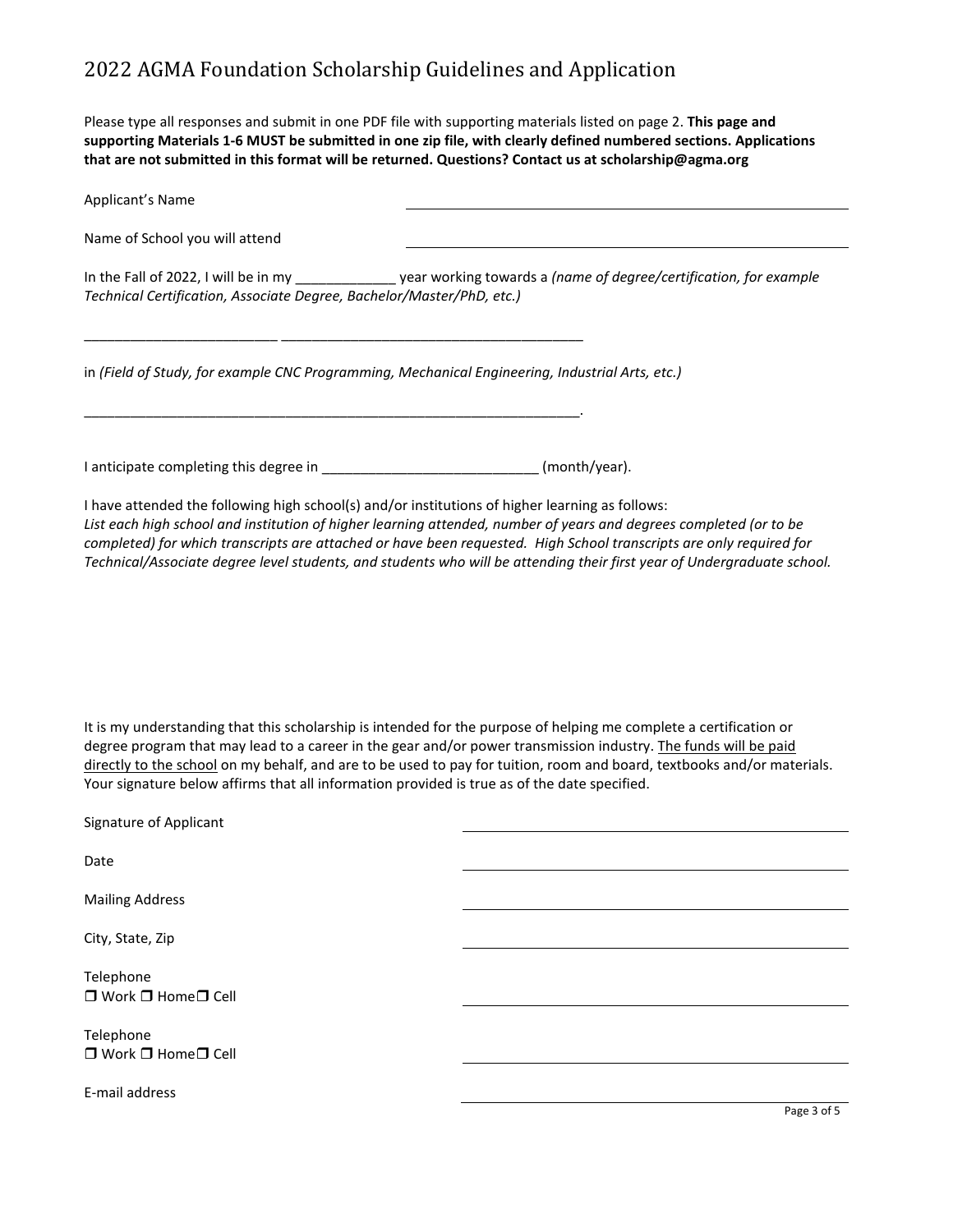#### **Supporting Materials to this Application:**

**Please submit the following supporting materials with the first page of this application. This supporting material must be typewritten, and numbered as indicated below in clearly defined sections. ALL materials, with the exception of the Transcripts and Letters of Recommendation, must be submitted to the Foundation electronically in one file in a PDF format. Applications that are not submitted as one PDF file will be returned. Questions? Contact us at scholarship@agma.org**

- 1. A signed personal statement regarding your interest in, and the relevance of your studies to (and for Graduate students, the relevance of your research to) the gear and/or power transmission industry; your career goals; the estimated cost of your education for the scholarship period and how you intend to fund these costs; your financial need; and any other information you wish the award committee to consider (500 words maximum).
- 2. Your proposed program of study for the scholarship period, including number of credit hours, a brief description of each class you will take, and (if applicable) a brief description of any research or projects you will undertake.
- 3. A detailed list of your Community, Volunteer and Other Extracurricular Activities.
- 4. A detailed list of Honors/Awards and other recognitions of your work and leadership skills.
- 5. Your GPA at the educational institution most recently attended (a minimum 3.0 GPA is required for Undergraduate/Graduate students, and 2.0 for Technical/Associate students).
- 6. A detailed description of your Work, Internship, Co-op experience including, if applicable, work in the gear and/or power transmission industry. Please include name of employer, date(s) of employment, job title, and a description of your job duties. If you are employed 20 hours or more per week, a letter from your employer demonstrating its willingness to grant you release time for the number of hours needed to pursue your studies. The percentage of release time shall be specified.
- 7. Official Transcripts of your High School and/or institution of higher learning (technical school, community college, university, etc.) course work, certified by the Registrar or other authorized official (may be sent with this application, or sent directly to the Foundation). (High School transcripts are only required for Technical/Associate level students, and students who will be attending their first year of Undergraduate school.) **PLEASE note that transcripts must be marked as official - unofficial transcripts will not be considered.**